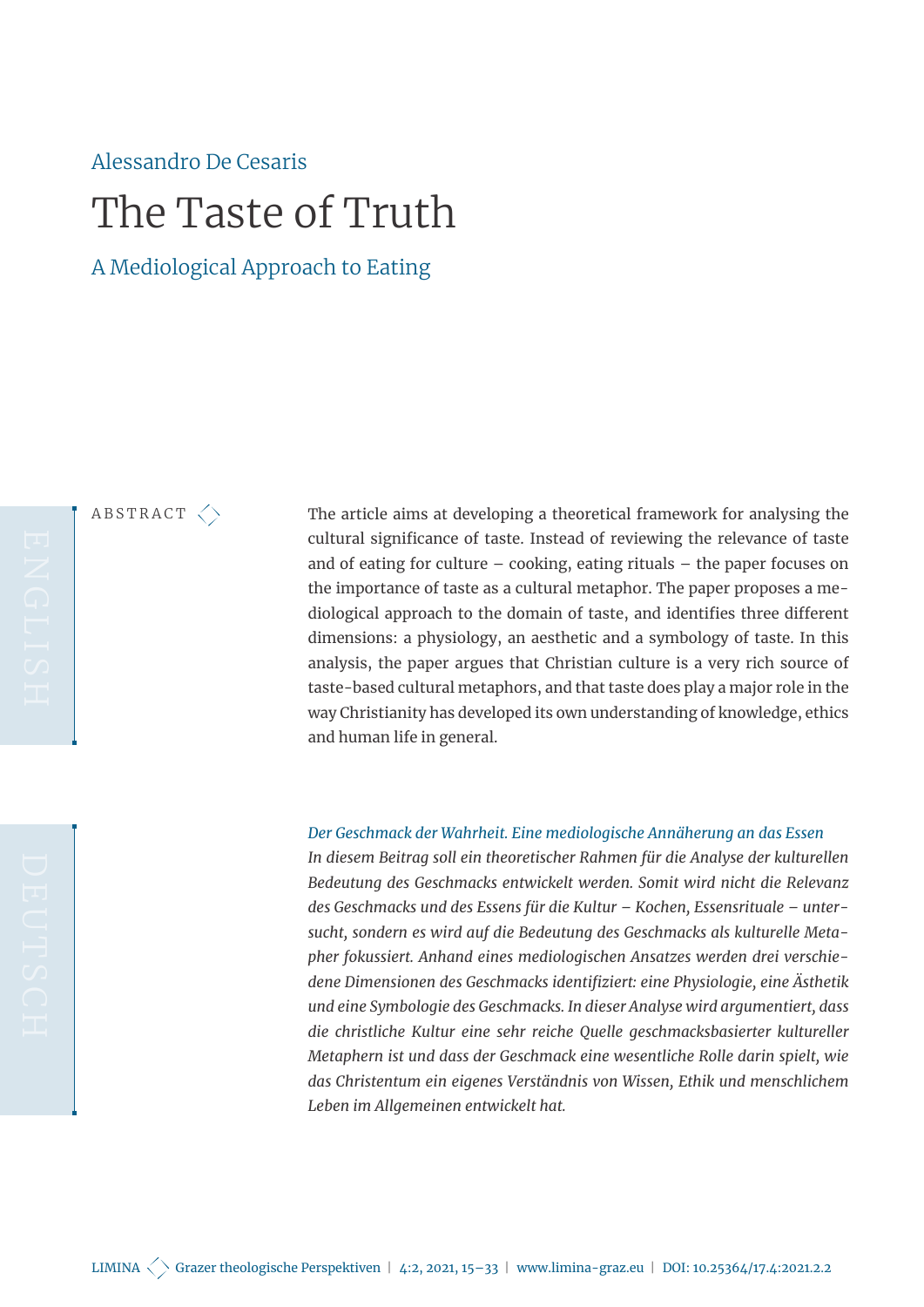| BIOGRAPHY Alessandro De Cesaris is post-doc Research Fellow at the University of Turin and Associated Research Fellow at the Collège des Bernardins (Paris). His main research interests focus on media theory, classic German philosophy and philosophy of technology. His current research project investigates the socio-technical imaginaries associated with the Digital Turn. ORCID [0000-0001-5221-5386](https://orcid.org/0000-0001-5221-5386) E-Mail: [alessandro.decesaris\(at\)unito.it](mailto:alessandro.decesaris%40unito.it?subject=LIMINA%204%3A2)

| KEY WORDS aesthetics; media theory; mediology; religion; taste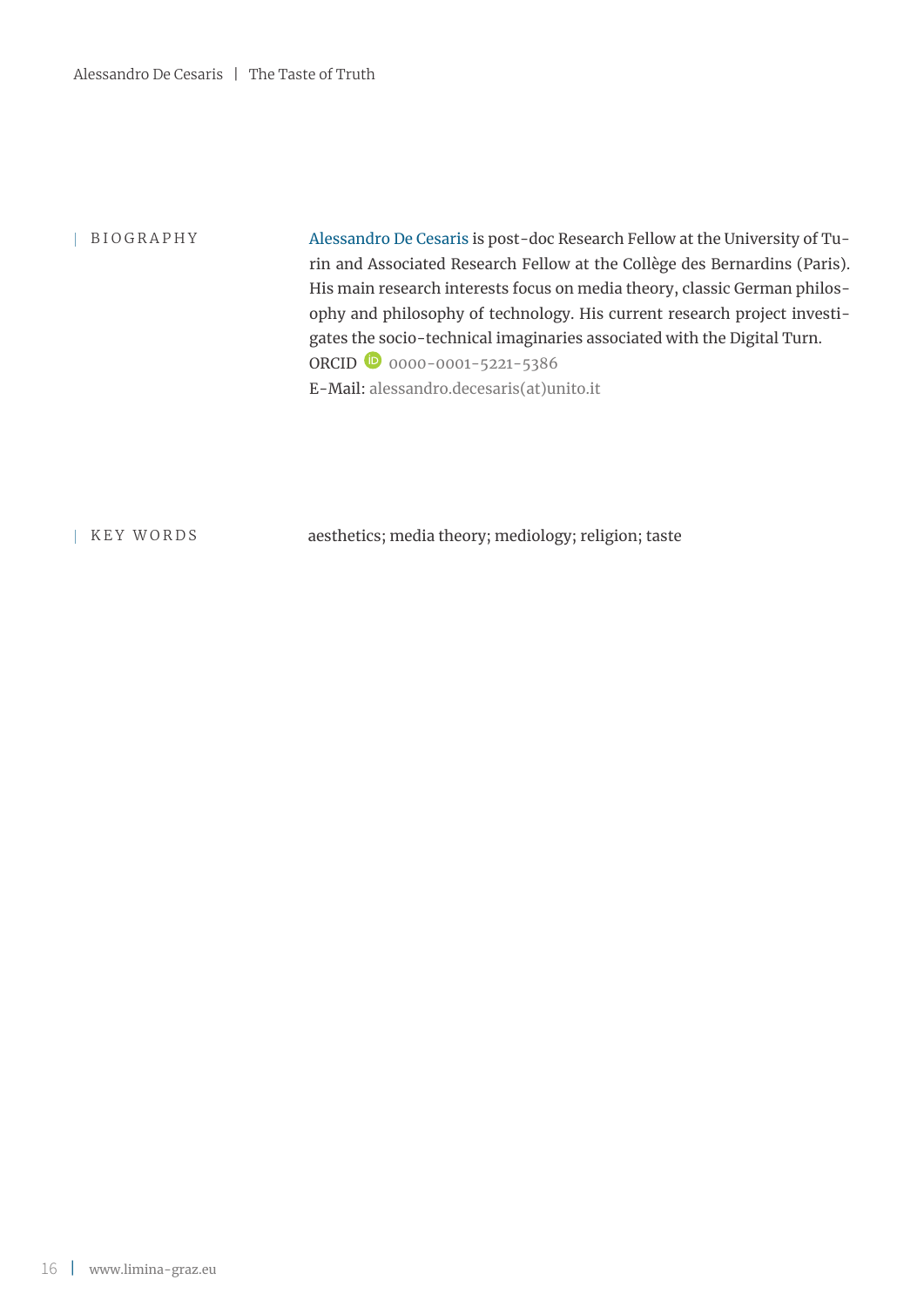#### **1 Introduction**

The relationship between the sense of taste and culture can be interpreted in two different ways: on the one hand, of course, it can indicate that eating is a very important part of every culture. The cultural significance of eating and of taste has been stressed by cultural anthropology and other social sciences since their beginning. The many different ways to respond to the human need for food – and the even more human desire for taste – can be dissected, studied, compared and analysed, as they have been for many years.

On the other hand, this kind of relationship between eating and culture can be reversed: instead of understanding eating as a part of every culture, it is possible to understand culture – and human experience in general – through the metaphor of eating and of tasting. From this standpoint, the significance of the sense of taste becomes even more radical and encompassing: instead of analysing taste as a part of culture, we analyse culture as an inherently gustative act.

# Christian truth is not something to simply contemplate: it must be tasted.

While this discourse can seem abstract, the Christian tradition offers us an unprecedented model of "taste-based" understanding of the human experience. According to this tradition, the history of man starts with a gastronomic choice (the tasting of the forbidden fruit). The Catholic relationship to truth, before being visual or acoustic, is based on the sense of taste: we listen to the Word of God, we see His work, but most importantly we eat His flesh and blood, becoming one with the truth of incarnation.

The Christian tradition is an incredibly rich reserve of gustative metaphors for knowledge, truth, salvation and religious experience in general. Christian truth is not something to simply contemplate: it must be tasted; one shall become one with it.

A very interesting example of this cultural mind-set is the legend of the *Lactation of St. Bernard*. According to this tale, while he was praying in the Church of Saint-Vorles de Châtillon sur Seine, ca. 200 kilometres away from Paris, St. Bernard was blessed with a miracle: the image of the Virgin he was praying to became alive, and a fountain of milk gushed from her bosom directly into his mouth (cf. Koering 2021, 147-155; see Fig. 1). The importance of this tale is that it represents very clearly the Christian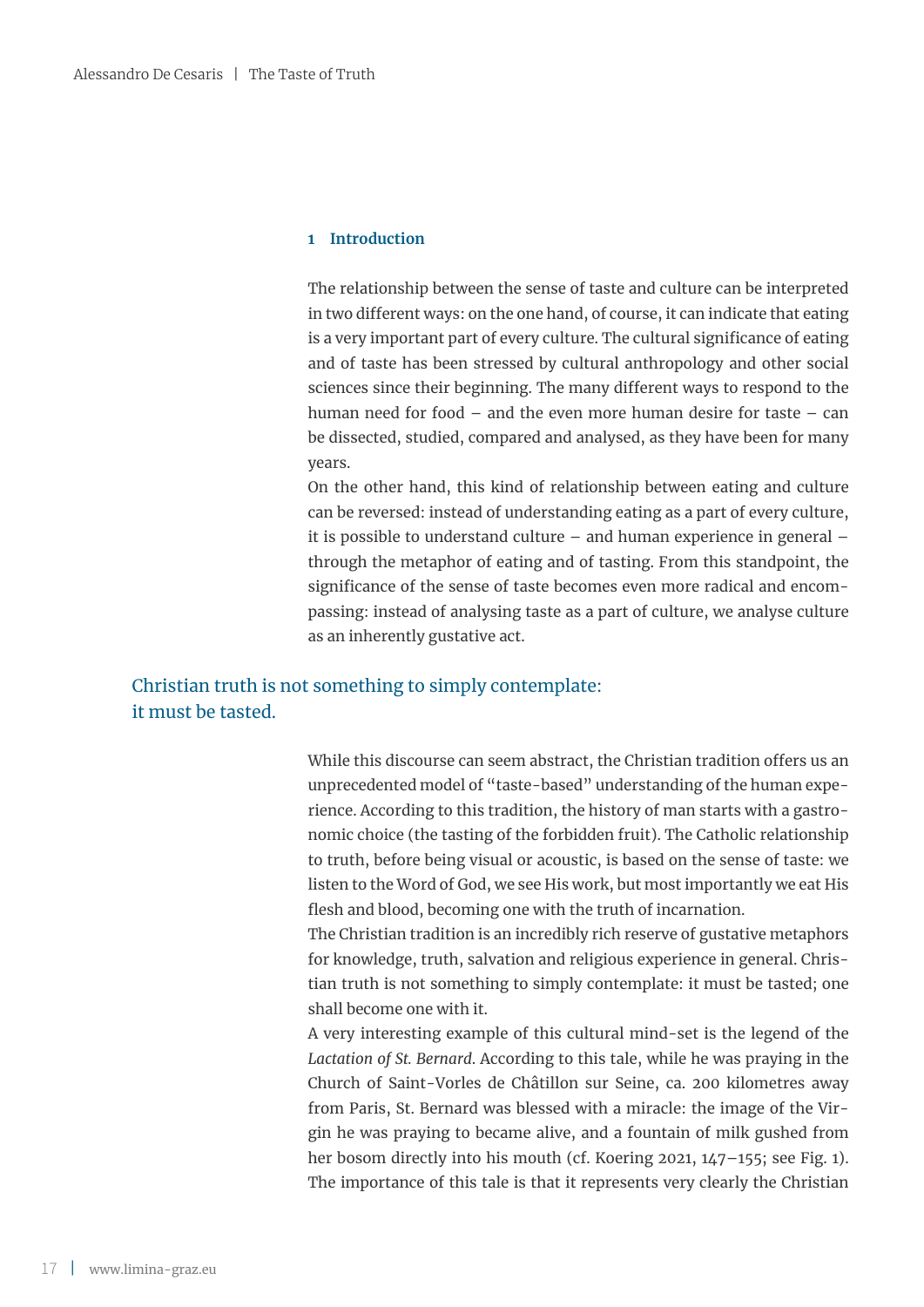approach to truth and salvation: in the Christian imaginary of the humandivine relation, taste plays an essential role.

In this paper I would like to provide a minimal theoretical framework in order to analyse the relevance of taste in the history of Western culture. In particular, I will propose to analyse the question of taste from the point of view of media theory, understanding taste as a medium, and many cultural expressions as a metaphoric extension of this natural medium. In this way, it will be possible to show why and how the question of taste goes well beyond the question of eating.

I will proceed as follows: in the first part of the paper I will provide a brief methodological introduction, where I try to show why we need a mediological approach to taste. After that, I will analyse taste under three different aspects: physiology, aesthetics and symbology. The core aim of this operation is to offer the most complete possible answer to the question concerning the role of taste in the whole of human experience.



Fig. 1: Alonso Cano, *Lactation of St. Bernard* (1650) *Madrid, Museo Nacional del Prado*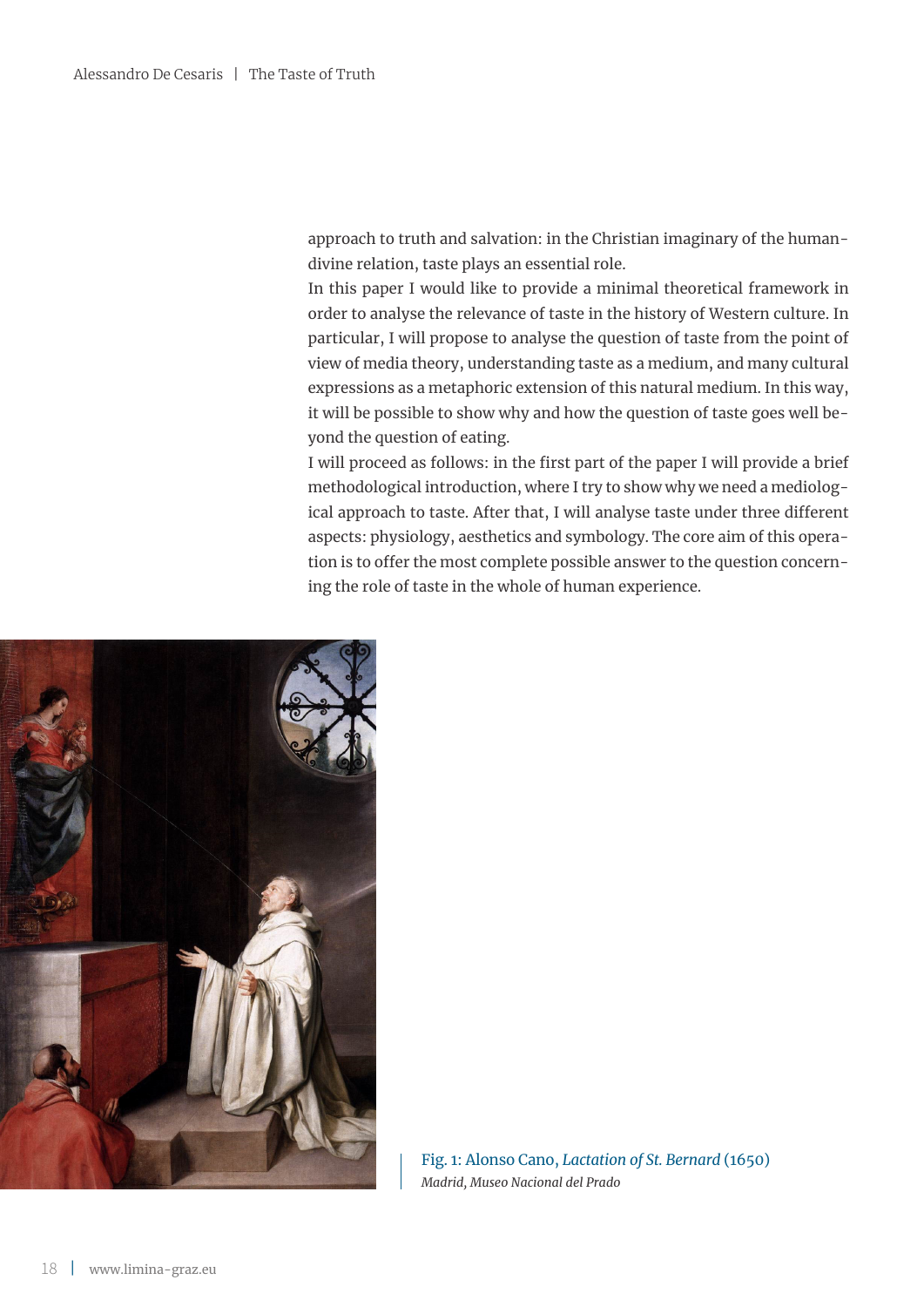#### *1.1 Methodological prolegomena: why a "mediology" of taste?*

Before starting my analysis, I would like to offer a brief sketch of what I mean with the term "mediology". This word has been used by French intellectual Régis Debray (1991) in order to designate a "new" discipline, namely the study of the «means of symbolic transmission and circulation» (Debray 1991, 15). In this article, however, I will use the term "mediology" to indicate the study of media in its general sense. The domain of mediology, in this sense, is still quite fragmented and lacks methodological unity: we speak of media theory, media studies, *Medienwissenschaften*, media philosophy; at the same time, the study of media is often covered by other disciplines such as semiotics, ICT studies, science and technology studies, philosophy, anthropology (cf. Weber 2003). Different names often correspond to very different approaches, along with different notions of what a "medium" is.

For the sake of this article, I will start from Marshall McLuhan's intuition that (technological) media are extensions of our own body, and specifically of our sense organs (cf. McLuhan 1994, 45). According to this view, all forms of technologies are *artificial* extensions of those *natural* media that are our senses. In this formulation, the word "extension" must be understood in two different ways: first of all, it is a *literal* extension. McLuhan means no metaphor, since he explicitly refers to the physical extension and implementation of our material bodies. In a second sense, however, artificial mediation does "extend" our senses in a different, non-physical way: it extends the influence of sense organs to other domains of awareness. In other words, artificial media have a "*metaphorical*" function: they do not simply extend our perception in space, but they translate the role of perception to other modalities of expression and data elaboration (the socalled *superior faculties*, imagination and rational thought).

# All levels of human awareness and expression are rooted in our sensuous experience through the mediation of artificial media.

In this case, the use of the term "metaphor" does not simply refer to the  $$ horizontal – skill of «understanding and experiencing one kind of thing in term of one other» (Lakoff/Johnson 1980, 5). At the core of McLuhan's media theory lies a much more radical hypothesis: all levels of human awareness and expression, even rationality and abstract thought, are rooted in our sensuous experience through the mediation of artificial media.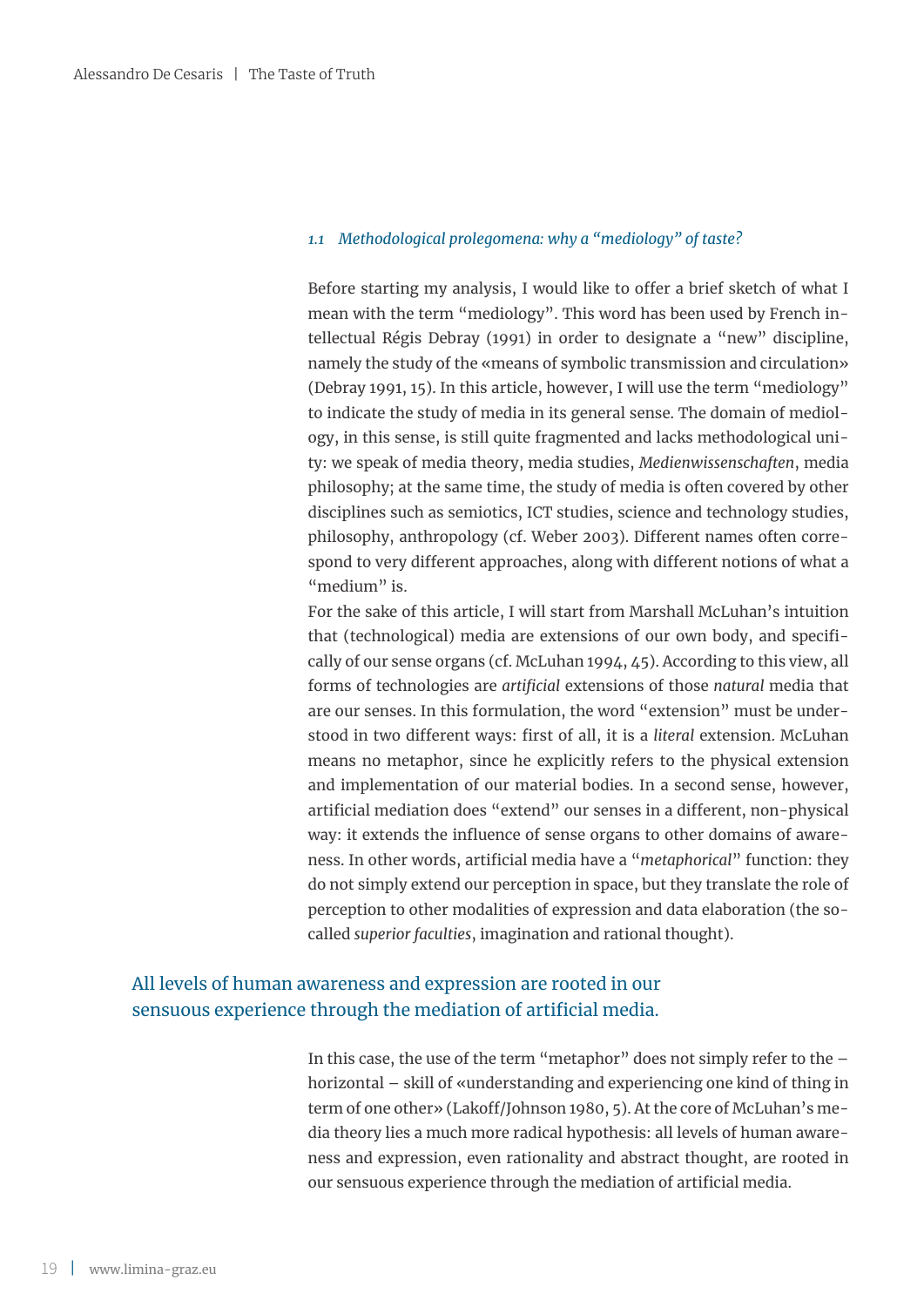In this way, a "mediology" of taste is the study of how that particular natural medium – our sense of taste – is able to shape human experience in general, and therefore what aspects of our cultural and technological experience are rooted in our sense of taste.

#### *1.2 What is a "medium"?*

Based on this approach, another problem arises: what do we mean with the term "medium", be it natural or artificial? In other words: what is mediation? For the sake of the paper, I will offer a brief clarification of my use of this notion.

As we have already seen, Debray's understanding of mediation tends to identify it with transmission (cf. Debray 1991). While Debray's contribution is essential for many reasons – not last for his deep understanding of the significance of Christian culture in the history of media – I will not follow this identification. Other scholars have provided a very complex notion of "transmission" (cf. Krämer 2015), but I still think that the notion of mediation can be differentiated from the notion of transmission, as well as from two other notions: relation and transformation. By analysing the difference between the concept of mediation and these other concepts, I will be able to propose at least a "negative" definition of what I mean with this term.

#### A dynamic, asymmetrical and heteronomous function

First of all, mediation is not a relation because relations $^{\rm I}$  are static, and mediation is dynamic. In other terms, mediation is not a *fact*, but rather an *act*; it is not a *property*, but a *function*.

Secondly, mediation is not a transmission because, while it can surely "alter" the content of its object in some way, transmission leaves the ontological status of the object unaltered. On the contrary, mediation is always a process that modifies the status of the object. I will attempt to clarify this position with an example: if I take a picture of a letter, and send it to a friend, the message of the letter is transmitted (it is a message before and after the transmission); however, the letter itself is mediated: its way of being is radically altered, since after the mediation process it exists in the form of an image. A consequence of this feature of mediation is that, differently from transmission, it is *asymmetrical* and *irreversible*: I can send back a message, but I cannot "mediate back" an object.

1 Of course, here I am using a very specific notion of relation. I mostly refer to Aristotle's idea of relation (*pros ti*) as a category, namely as a property of beings (Cat. VII, 6a).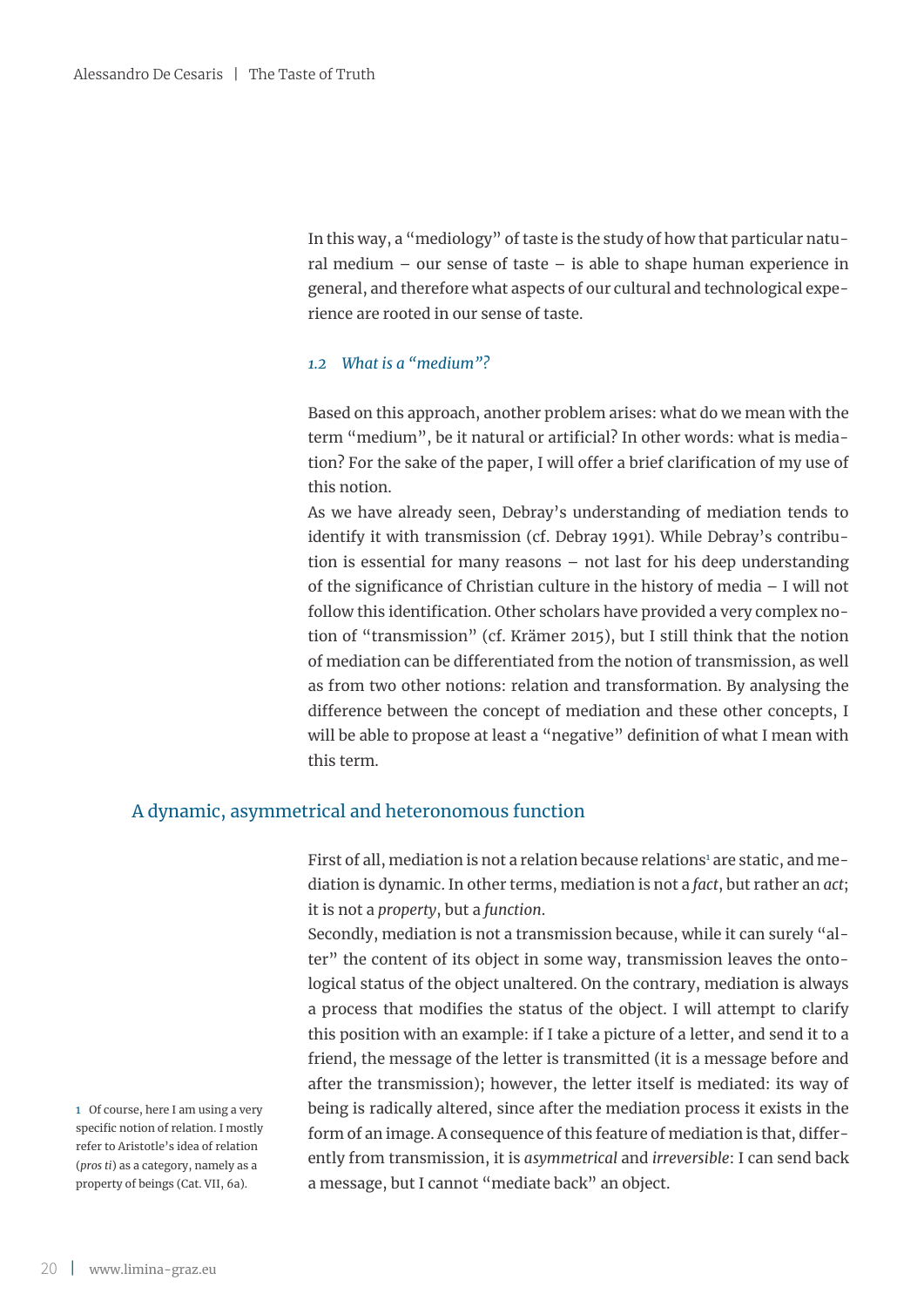Finally, mediation is not simply transformation, because transformation can be an autonomous process. In other words, transformation is still possible in a completely monistic ontology. On the contrary, mediation structurally requires *heteronomy*, namely the tension between what is mediated and "something else", the medium itself (cf. Krämer 2015, 165ff.). In this way, it is possible to describe mediation as a dynamic, asymmetrical and heteronomous function. Now, in the case of the senses it is possible to distinguish three different forms of mediation:

- **̟** *Physiological mediation*. At this level, the object is mediated into the sensible through physiological (eminently material) processes: the object is now light, vibration, pressure. The physiological level is where our sensible disposition is analysed.
- **̟** *Aesthetic mediation*. At this level, the sensible is mediated by the sense organ. The sensible becomes sensation, sense data (colour, brightness, pitch, volume, texture, smell etc.).
- **̟** *Symbolic mediation*. Finally, the forms of our sensibility can be extended beyond the physical dimension, and they can become active on other levels of awareness: imagination, language, abstract thought. In this case, sensibility itself is mediated into a symbolic form (cf. Cassirer 1980, 73–85).

It is important to clarify that, of course, these three aspects cannot be conceived as separated; they can be distinguished only for the sake of the analysis. This brief sketch should be enough to clarify the kind of analysis I will offer in the three following sections. Each section, in fact, will focus on one of these dimensions of taste.

#### **2 Physiology of Taste**

#### *2.1 Minimal life*

The first and most peculiar feature of taste is its structural connection with nutrition, namely with the simplest and most fundamental faculty of living beings in general. More radically, one could say that taste is the expression of the nutritive function in the life of humans.

In a way, this means that among the senses, taste is the only truly unavoidable one. We can live, in principle, without looking, smelling or listening –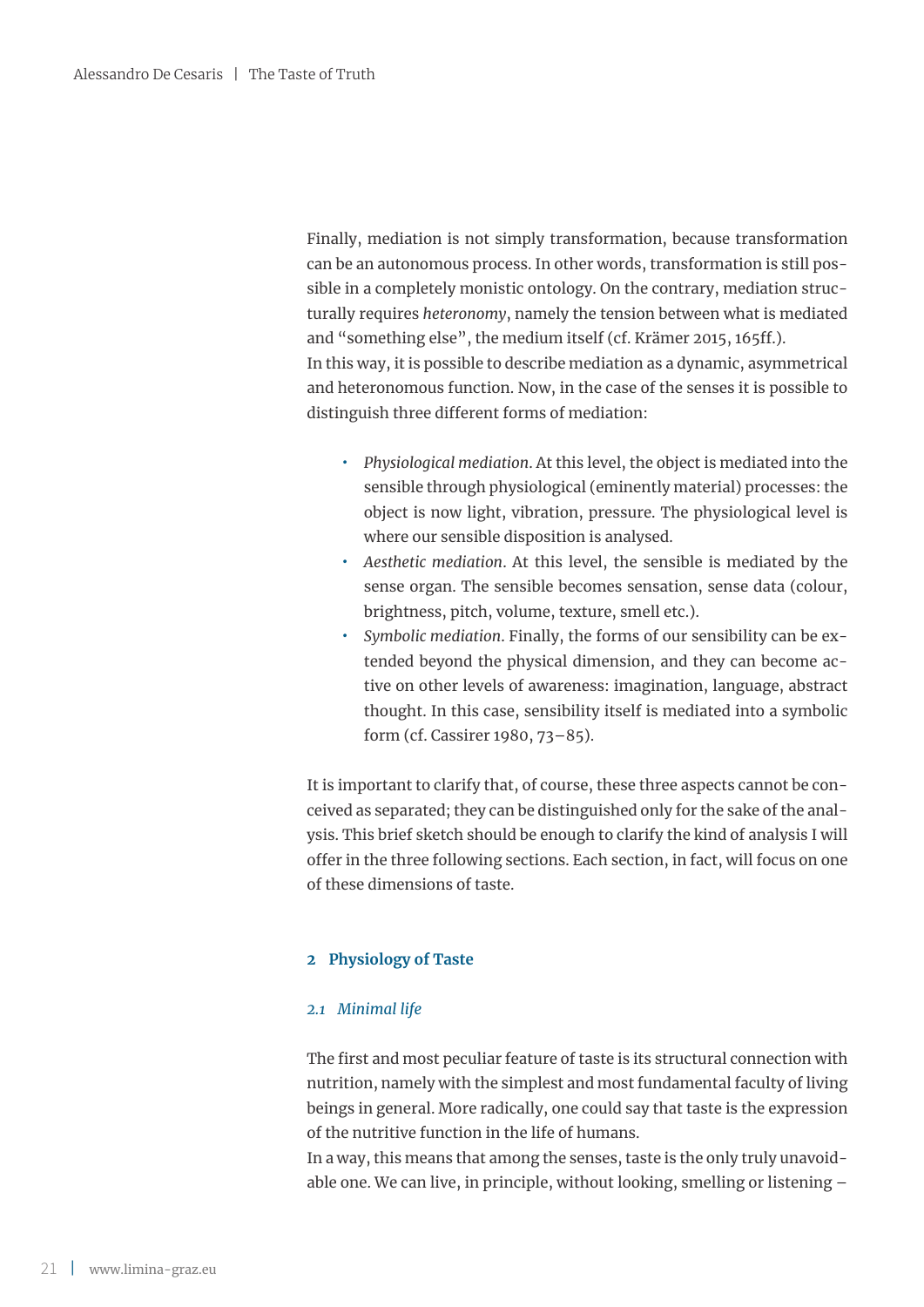with touching, the situation is far more complex – but there is no life without taste. This unavoidability has been well remarked in Western culture. On the one hand, the peculiarity of taste is that it is the only sense that is at the same time a capital sin: no other sin is so strongly connected – almost identified – with one of the five senses. On the other hand, however, the sinful nature of tasting is highly problematic, because it is necessary.

# In the case of taste there is no external medium: the body itself is the medium for the sensation.

Thomas Aquinas underlines this ambiguity of taste in his discussion of gluttony (Thomas 2003, 405). Quoting Saint Gregory the Great, he remarks how «no one can avoid gluttony», because «in eating, pleasure is mixed with need», and «no one sins in regarding what one cannot avoid». For this reason, Thomas will establish a merely quantitative criterion in order to identify the sinful nature of taste: gluttony is not defined by pleasure, but rather by the excess of pleasure over need.

From a physiological standpoint taste appears as the most "immediate", the "lowest" of the senses. However, the history of philosophy gives us another reason to think so: according to Aristotle, in fact, «an object of taste is something tangible» (Aristotle 2016, 43). The strong connection between taste and touch helps us identify the sense of taste as most immediate. In fact, unlike vision or hearing, taste requires a direct contact with the object. In the case of taste there is no external medium: the body itself is the medium for the sensation.

Let us go back to Gregory's quote: in the case of taste, necessity and pleasure cannot be separated. As we will see, the reference to mixture is a frequent element in the analysis of taste. However, at this stage of the analysis it is possible to highlight how taste is also the foundation of the structural, physiological connection between life and pleasure.

An old prejudice pushes us to think nutrition as an "inferior" function, as opposed to "superior" functions such as desire or rationality. However, this point of view can be reversed: Aristotle's distinction between vegetative, desiderative and rational soul could be used to emphasise how fundamental nutrition is (cf. Coccia 2018): there is no life without nourishment. In the case of human beings, being alive means tasting.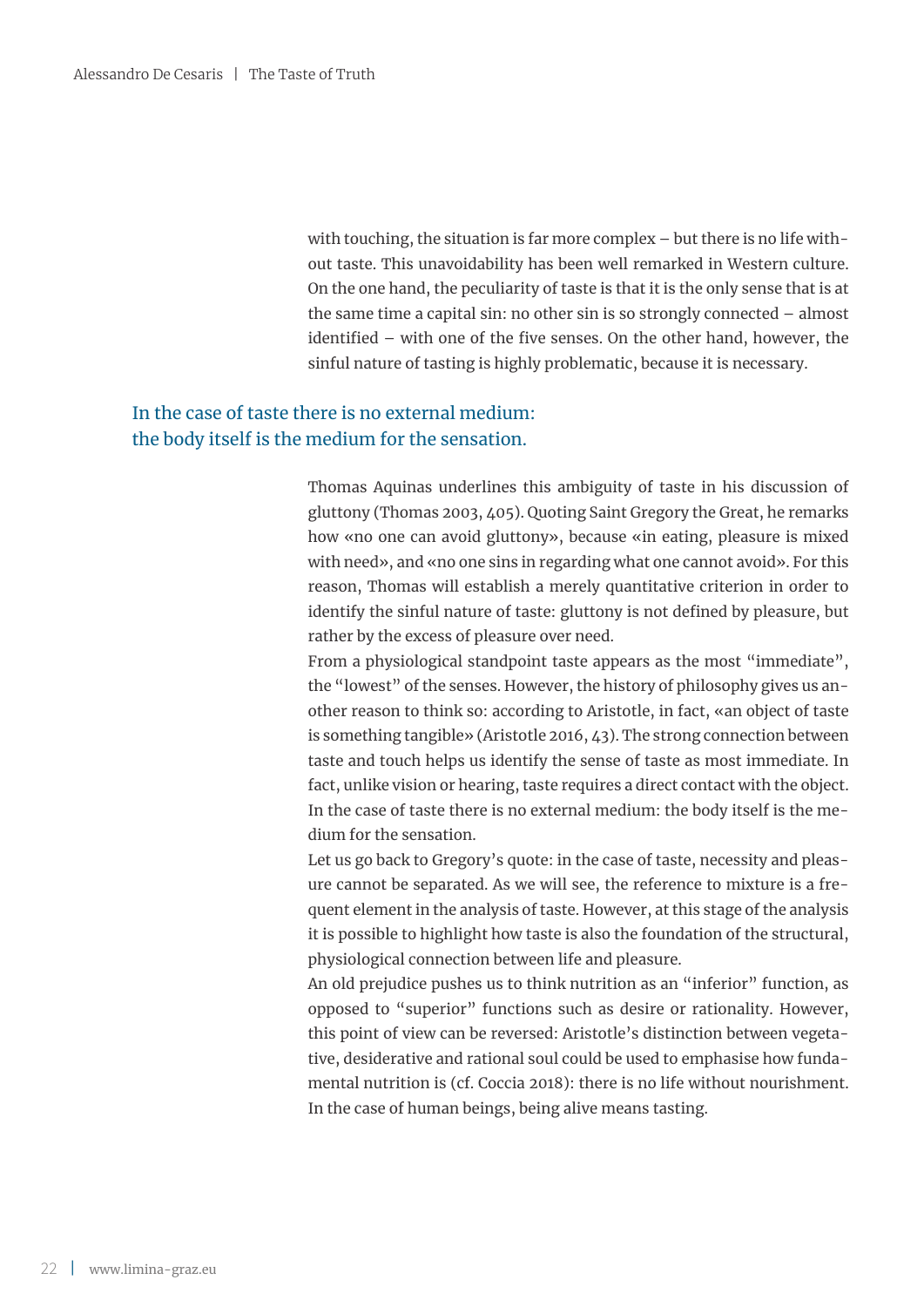#### *2.2 Beyond objectuality*

In his *Lectures on Aesthetics*, Hegel famously remarks how the proper medium for the appreciation of the fine arts are sight and hearing, the two «theoretical senses» (Hegel 1988, 38). While sight and hearing require a distance from the object, taste is immediately sensuous. I would like to point out the profoundly tautological character of Hegel's remark. Sight is the most "theoretical" of the senses precisely because we are used to a visiocentric understanding of thought itself (even the term "theoretical" comes from the Greek *theaomai*, "to watch"). If we start from this implicit understanding of the nature of rationality, Hegel's remark is not only true, but circular. The proper question to be asked, therefore, is the following: what is it like to understand rationality and thought starting from the sense of taste, rather than from vision?

# There is no taste without mixture of subject and object.

Before answering this question – something which I will do in the section dedicated to taste as a symbolic form – let us analyse the physiological features of taste as such. First of all, the most peculiar and unique feature of taste is that it *consummates* its object. In the process of tasting the object is literally transformed into the subject. Secondly, already Aristotle highlights (cf. 2016, 43) how the physiology of taste requires the mixture of object and moisture. In other words, there is no taste without mixture of subject and object.

These two aspects tell us that, unlike vision, the physiology of taste – and subsequently its aesthetics – is structurally based on the overcoming of the separation of subject and object.

#### *2.3 A Metaphysics of Nutrition*

This intuition leads us to a remarkable discovery: we live in a world made up of individual objects only if we interpret the world starting from vision. Taste, however, is the clear negation of this standpoint: the ontology of taste refuses any clear separation between living things, or between living and non-living things. As Emanuele Coccia points out, «nutrition is the evidence of the impossibility to consider the form that informs each living being – in its individual and specific identity – as something substantial,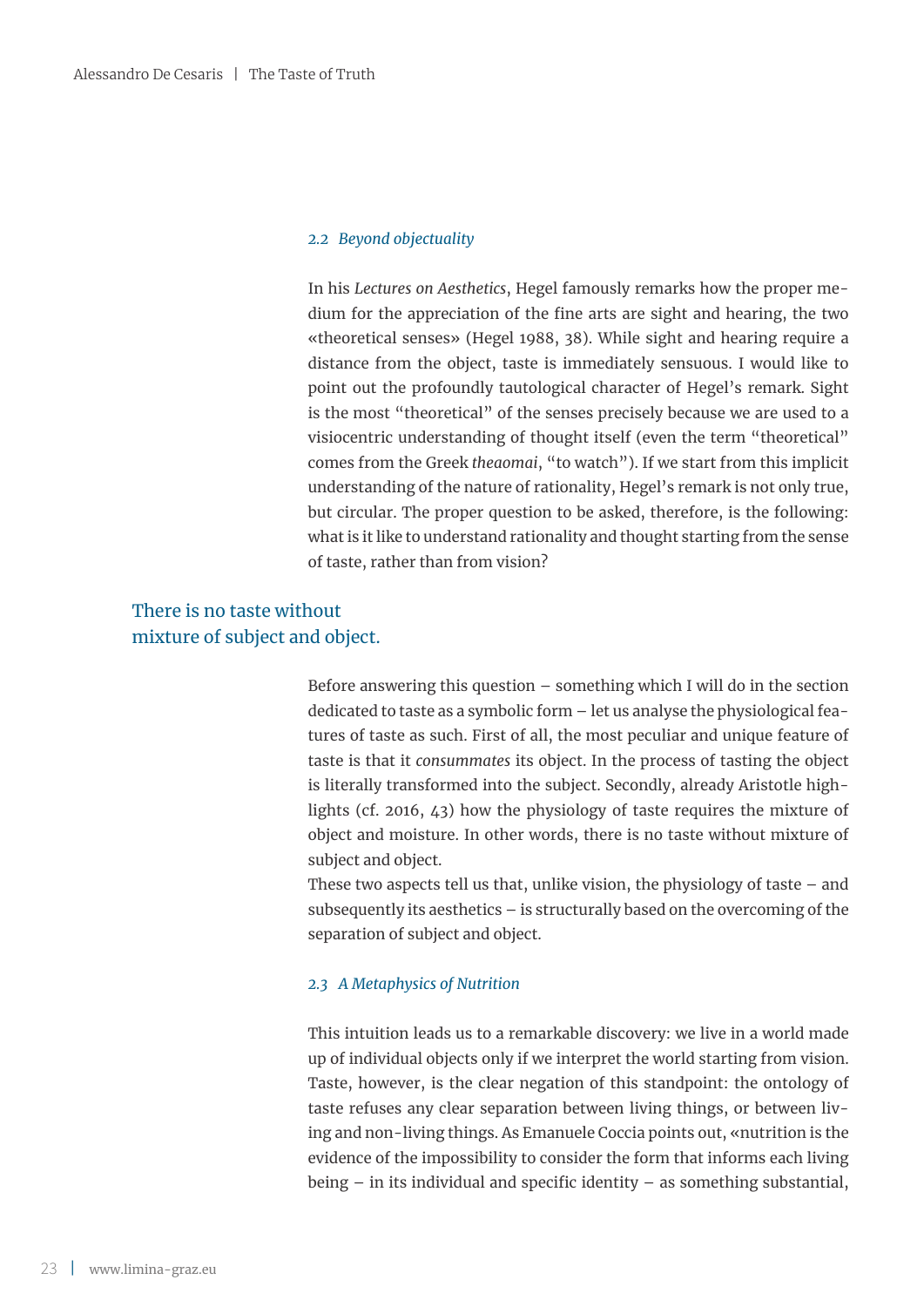autonomous and especially essential» (Coccia 2020, 123). The ontology of taste is completely different from the ontology of vision: it does not recognise steady boundaries; it has no place for individuality as such. If we follow the structure of taste, the ancient truth of Anaxagoras becomes utterly evident: mixture is the basic principle of all there is, and life itself can be understood as a steady and unending passing-through of forms and identities. Based on taste, the difference between subject and object is continuously overcome. Here I have only highlighted the physiological roots of this overcoming, but it will express itself much more radically on the aesthetic and symbolic level.

#### **3 Aesthetics of Taste**

After having analysed taste from the physiological standpoint, I will focus on taste as a proper sense, namely as a perceptual experience. It is this experience that will be extended and metaphorically translated to another dimension, turning taste into a proper symbolic form.

#### *3.1 Alimentation and* gourmandise

I have remarked that taste is the most necessary and inevitable of the senses. However, unlike plants – and animals, in a certain way – the peculiarity of the human experience of taste is that we are able to distinguish alimentation from *gourmandise*. I use this French word because, unlike the English "gluttony", while referring to a capital sin, "gourmandise" also refers to a much wider and nobler feature of human experience. Being *gourmand* does not necessary mean being culpable of gluttony. And in a way, *gourmandise*  does express a peculiar trait of humanity: the human being is the only living being that can authentically be *gourmand*.

The Italian philosopher Umberto Galimberti points out that, among the senses, taste is the most prone to excess because it is the most primitive and animalistic of our senses. When we taste, when we eat, we are like animals (cf. Galimberti 2003, 49). I would like to reverse this statement: taste is precisely the aspect of human experience that distinguishes us in the clearest way from animals. Taste is what defines the human being, its capability to be *gourmand* is what differentiates it from other life forms.

What is *gourmandise*? In his groundbreaking book *Physiology of taste* (1825), Anthelme Brillat-Savarin defines it as «a passionate, reasoned and habitual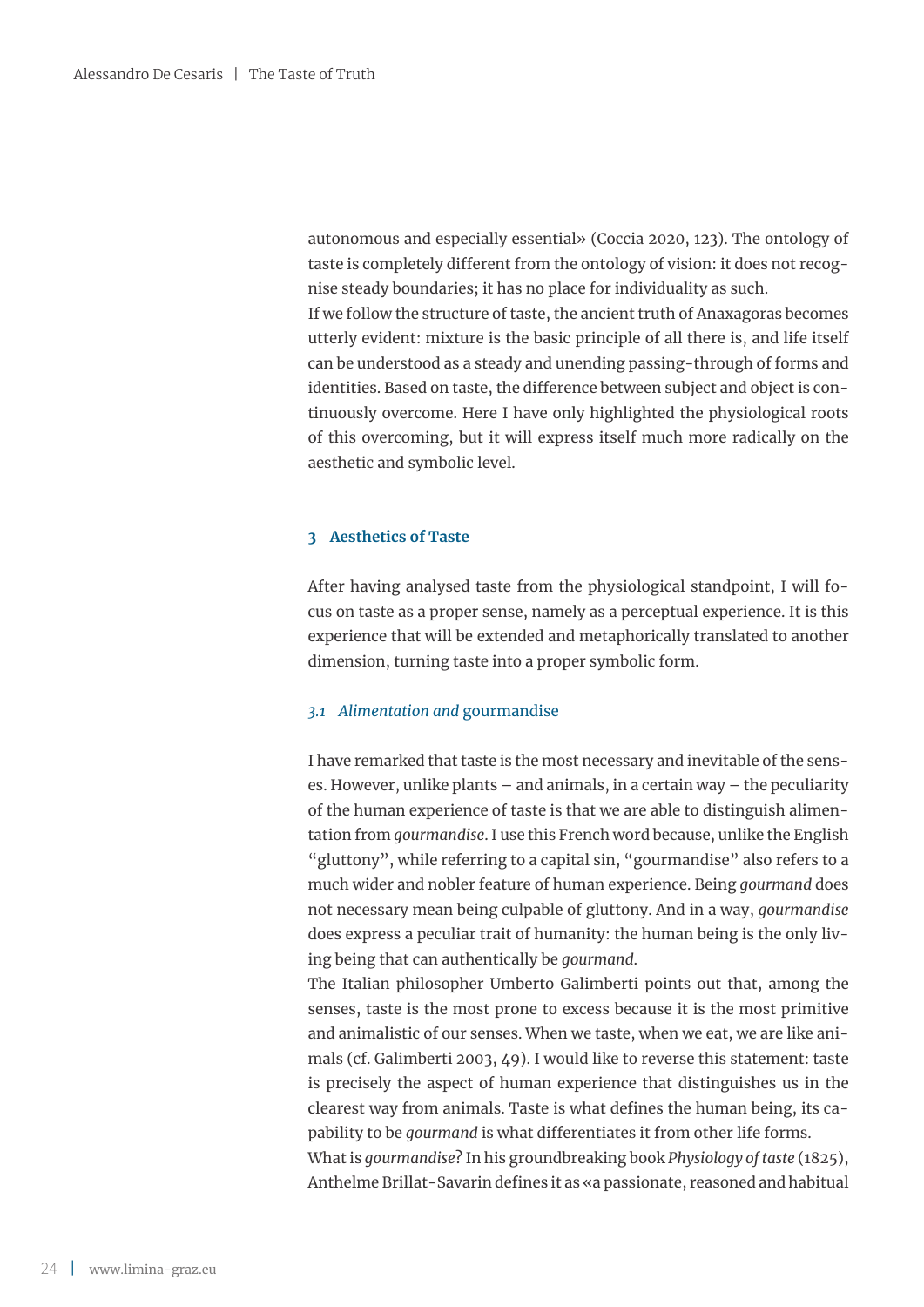preference for the objects that please the taste» (Brillat-Savarin 2009, 141). In other words: *gourmandise* is the ability to consider the object of taste independently from the object of nutrition. The importance of this ability cannot be overstated, since it plays a pivotal role in the history of human self-consciousness.

While eating has a fundamental symbolic importance in many cultures (see for instance Viveiros de Castro 2014), a peculiar aspect of Christian culture is that it strongly emphasised the importance of *gourmandise*. The very beginning of human culture, the original sin, is nothing but an act of *gourmandise*: by choosing the forbidden fruit, Eve chooses taste over obedience, at the same time establishing a long-lasting link between knowledge and pleasure. I will come back to this connection in the following sections, but for now let it suffice to say that the history of Christian ideas is – among many things – also a history of taste-based conceptions of truth and of knowledge.

#### *3.2 The most intimate of the senses*

If one had to choose one attribute in order to describe the specificity of the experience of taste, "intimacy" would be a very good candidate. The first reason is immediately clear if we go back to Hegel's remark, that we cannot taste an object without consummating it. Unlike what happens in the case of vision or hearing, it is impossible to taste the *same* object: the experience of taste is utterly *singular*, unrepeatable and unsharable.

### Utterly singular, unrepeatable and unsharable

This singularity is not the only reason for the intimate character of the experience of taste. All the other senses are unitary experiences. From a physiological standpoint, it is possible to unpack every sensory experience and describe its phases; however, if we consider the perceptual experience, it is clear that taste, much more than any other sense, is a process. Already Brillat-Savarin identified three different stages in the process of tasting (with the frontal part of the tongue; with the back of the mouth; swallowing, cf. Brillat-Savarin 2009, 47). Contemporary science has advanced even more in the analysis of the experience of taste (cf. Vitaux 2007). This long, intimate process of discovery and deliberation is nothing else than the process through which we turn the external world into ourselves: through taste, the external becomes internal; the object becomes subject.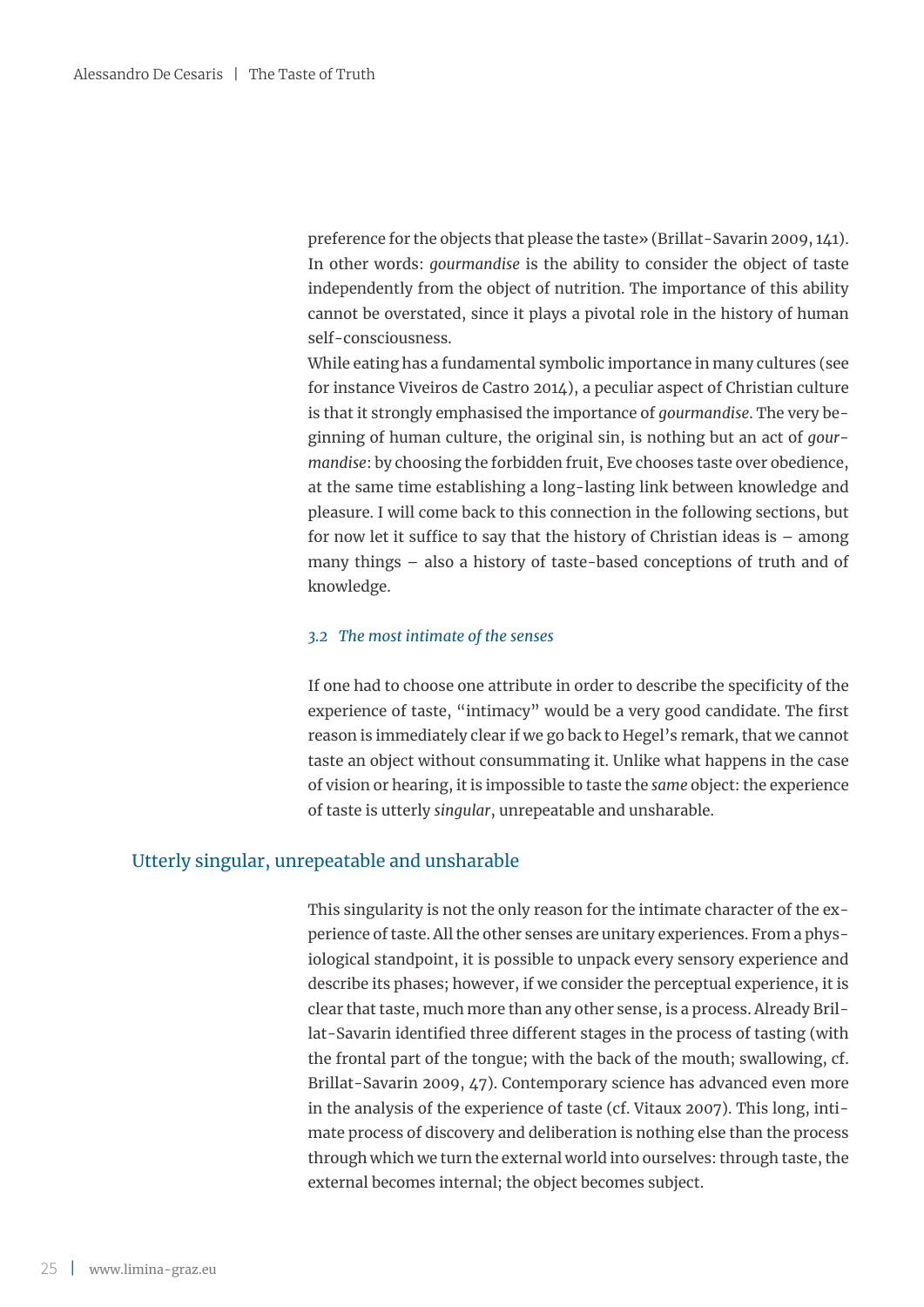Therefore, one could say that taste is a unique, always repeatable but also always new experience that actively takes part in the shaping of our own self, both from a physical and from a spiritual point of view.

#### *3.3 An apology of secondariness*

The perceptual experience of taste has been object of a very specific taxonomy in the history of modern philosophy. According to a tradition that counts Quentin Meillassoux among its latest endorsers (cf. Meillassoux 2010), but that can be traced back to Plato through the Middle Ages and Descartes and Locke, it is possible to analyse perception by distinguishing between primary and secondary qualities (cf. Locke 1999, VIII, 9). According to this theory, while primary qualities – shape, motion, rest, extension – have an objective character, secondary qualities – for instance colour, taste or smell – are inherently subjective.

Of course, this distinction has been understood not only as a logical, but also as an axiological one: since primary qualities are objective, they are more certain and thus more important than secondary qualities. Now, on the basis of the analysis I have developed, I would like to highlight that the "secondariness" of taste is not a flaw, but a direct – if not obvious – consequence of the way taste works. Taste cannot be as objective as sight is, because only sight takes place according to a disposition that divides the world into subject and objects. Taste works in a completely different way: its "secondariness" is not an epistemological lack of precision, but rather a structural – ontological – peculiarity. Taste takes place in a world where the difference between "objective" and "subjective" is constantly questioned and sublated. This means, of course, that "salty", "sweet", "sour" or "bitter" are not properties of an object in the same way of other attributes such as "square" or "two inches long". More precisely, they are not properties of an object, but as an interaction that overcomes the distinction between subject and object.

#### **4 Symbology of Taste**

With the passage from aesthetics to symbology we enter the domain of culture, namely of technology. In this paper, I will use the notion of technology in the broadest possible sense, without limiting it to the domain of material artefacts or to the dimension of techniques and practices: with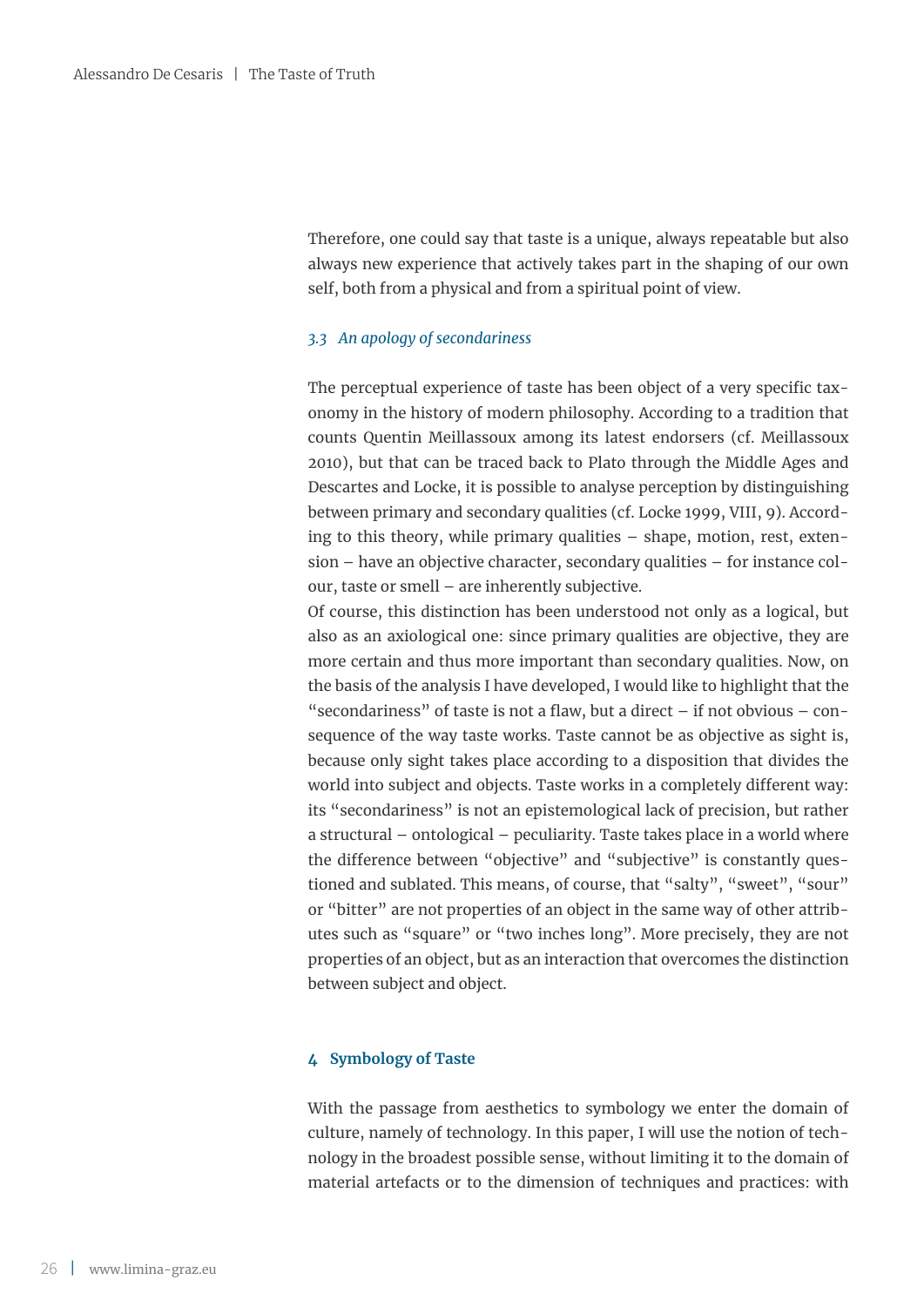a definition that would need further clarification and is certainly not free from some problematic aspects, but that is clear enough for the sake of this paper, I will understand technology as the domain of all forms of artificial mediation.

Even though it is possible to mediate and extend the physiology and the aesthetics of taste through prostheses and other artificial devices, we have focused on these two mediation processes without taking into account the role of technology. However, of course, this influence, along with the constant interplay between these three dimensions, must never be forgotten. This being said, the symbolic dimension is structurally technological: it is based at the very least on the specific form of artificial medium that is language. In this final chapter I will come back to some aspects of the experience of taste I have already brought to attention, and I will investigate their symbolic dimension.

#### *4.1 Taste and knowledge*

The first element to consider with more depth and from a new standpoint is the already mentioned connection between knowledge and pleasure. In his *Anthropology from a Pragmatic Point of View*, Immanuel Kant remarks that taste is a faculty of judgment, since it evaluates the wholesomeness of food before ingestion (cf. Kant 2016, 51). The means by which taste judges is pleasure: wholesome food is tasty. Before analysing taste in its more general and reflective sense – an analysis that Kant will offer both in the *Anthropology* and in the third *Critique* – Kant already highlights how the interconnectedness of pleasure and knowledge is a core aspect of any experience of taste.

# The judgement of taste as a source of «embarassement»

The etymological connection between *sapere* and *sapor* is well-known. Giorgio Agamben has stressed the importance of Kant's reflection on the faculty of taste, since the German philosopher highlights for the first time how this identification of knowledge and pleasure is highly problematic (cf. Agamben 2015, 11). Since Plato, according to Agamben, knowledge and beauty are clearly distinguished, but at the same time, their reciprocal relation is constantly interrogated. The judgment of taste is a source of «embarassement» precisely because it belongs to the faculty of cognition, but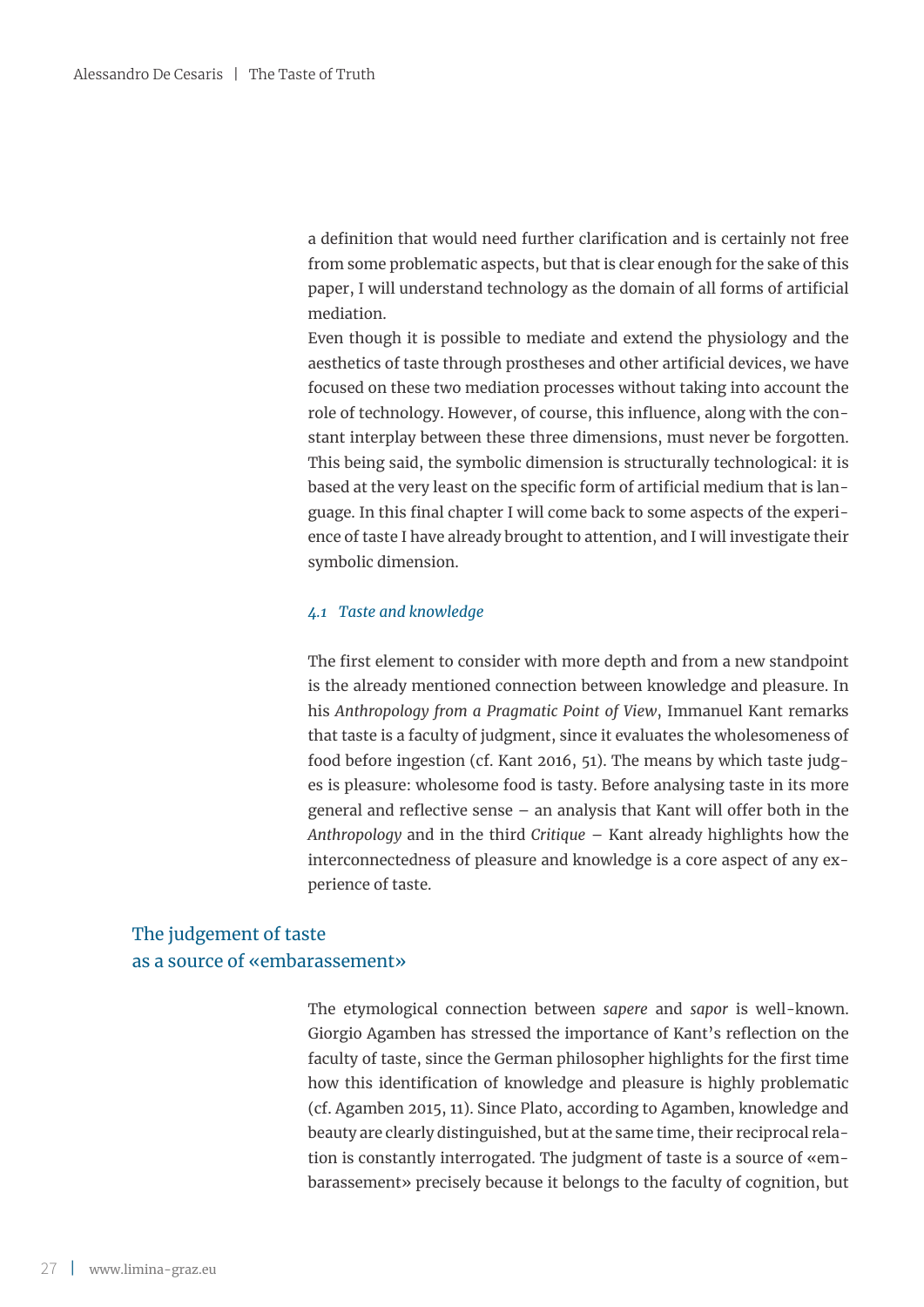at the same time shows a direct connection to the feeling of pleasure (Kant 2000, 57).

In this way, according to Agamben, taste – here understood as an extended faculty that goes well beyond the physical sense – is the key to comprehend the connection between cognition and ethics (cf. Agamben 2015, 12).

#### *4.2 Taste and social structure*

This close connection between cognition and ethics describes a very peculiar kind of knowledge, one that structurally changes the subject. Extended to a new, broader level of awareness, taste acquires a paradoxical nature: it is at the same time utterly subjective and objective, singular and universal, unrepeatable and intersubjectively sharable. Kant's paradoxical definition of beauty is closely connected to the medial extension of the experience of taste to the social and intersubjective dimension: the judgment of taste consists of «a relation of the representation of the object to the subject» (Kant 2000, 97). This relation expresses the "mixture" of subjective and objective that we have already seen in the physiological and aesthetical analysis of taste experience. The universality of the judgment of taste is not based on a concept – since the experience of taste is utterly singular – but on an expectation that is structurally impossible to confirm. Even though in the experience of taste as an extended symbolic form the object is not "consummated" as in the actual experience of taste, the inherently singular structure of taste remains.

# A pivotal role in the constitution of the social space

Pierre Bourdieu has provided one of the most famous analyses of taste as a means of social distinction (cf. Bourdieu 1979). According to Bourdieu, taste is a *habitus*, namely a scheme that has a radical influence on the subject's own structure and behaviour. In particular, two elements of the notion of *habitus* are important here: the first is that *habitus* is not a skill that can be externally "applied" to the subject, but rather a form of subjectivation itself (cf. De Cesaris 2021). The second is that the notion of *habitus* is closely connected to the notion of *repetition*. Thanks to taste, the subject shapes and reshapes its own constitution. It chooses the objects that constitute its habitat, it creates its own environment in a circular process: the environment influences its taste, and its new taste contributes to the modification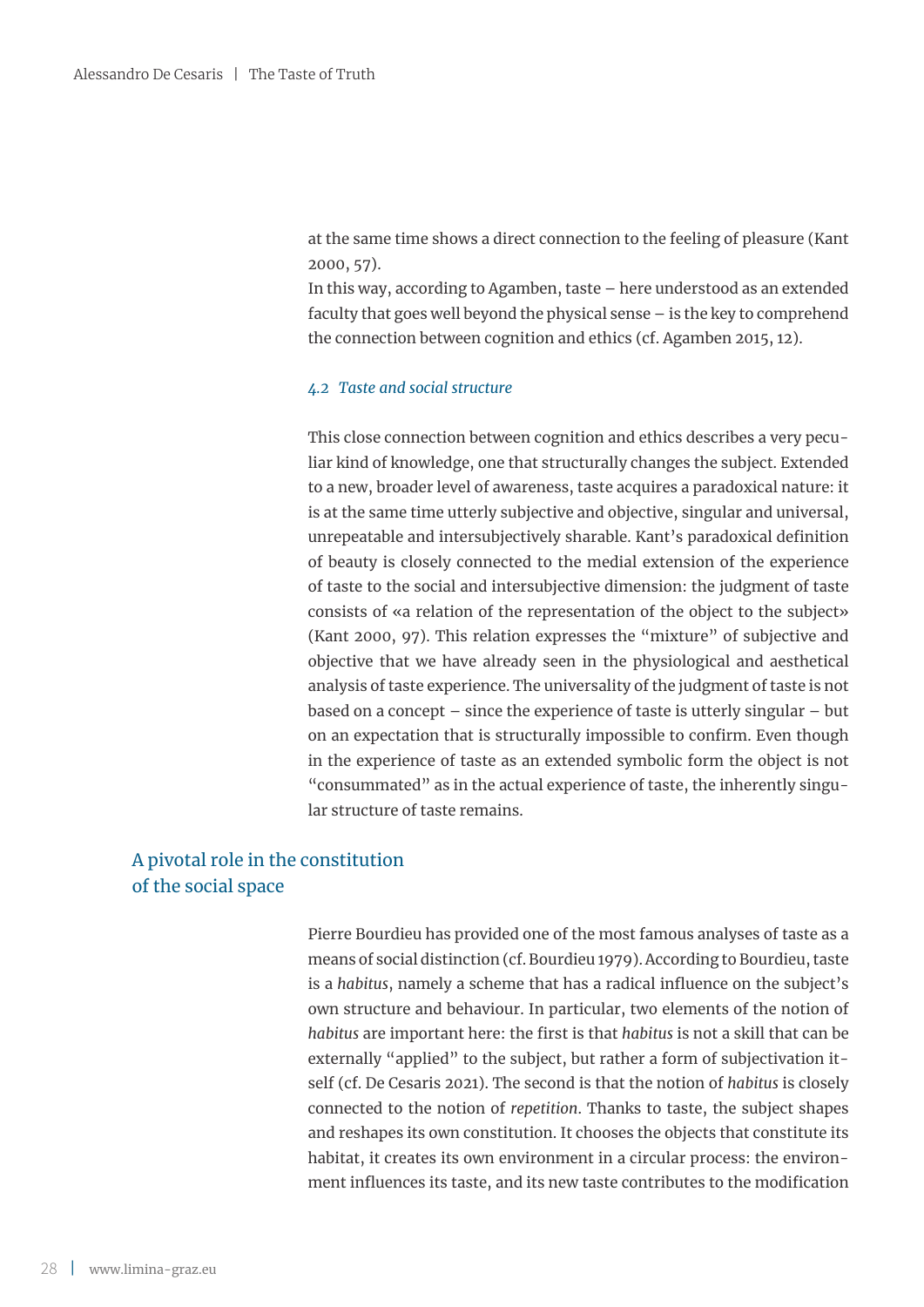of its environment. The exercise of taste is a repeated activity, where every occurrence keeps its structural singularity.

The pivotal role played by taste in the constitution of the social space is based on the fact that it overcomes the simple opposition between subject and object: taste is utterly subjective, but it belongs to a subjectivity that does not exist without a constant tension with a world of external objects. Taste expresses the process through which "objects" are metabolised as part of the social sphere.

#### *4.3 The metabolism of truth*

Following this analysis, it is possible to ask what conception of truth and of knowledge can be developed starting from the experience of taste, instead of that of sight or hearing. I would like to summarise a few core elements:

- **̟** *Truth as subjectivation*. As remarked, a "gustative" account of truth understands it beyond the opposition of subject and object. Truth is not something to contemplate, it is not an object at a distance: it is something that the subject *is* and *becomes*, rather than something that the subject has or possesses. According to a metabolic understanding of truth, it is something that is processed by the subject and becomes part of it. The Christian idea of *ruminatio* is an example of this idea: according to this idea, the biblical text is not to be "read" or "listened to", but literally eaten, absorbed as we do with a nourishment (cf. Koering 2021, 156). However, it is a core assumption of Christian faith – perfectly expressed by its liturgy – that truth is something that has to be eaten (cf. De Lubac 2009, 23–46). François Jullien has highlighted the importance of the metaphor of nourishment in Chinese culture (cf. Jullien 2005).
- **̟** *Truth as pleasure*. Another strong element connected to the idea of truth as something we "taste" is the image of knowledge as something pleasurable. Knowledge is not separated from pleasure, and therefore it is not separated from ethics. It is not something we must "attest", but rather something that we must savour, enjoy with every fibre of our body. This anti-intellectualistic account of truth leads, again, to the idea that it is something that engages the subject as a whole, affecting it structurally.
- **̟** *Truth as event*. If truth is tasted, then it vanishes when experienced. Each experience of truth is utterly singular, it is intimate and sub-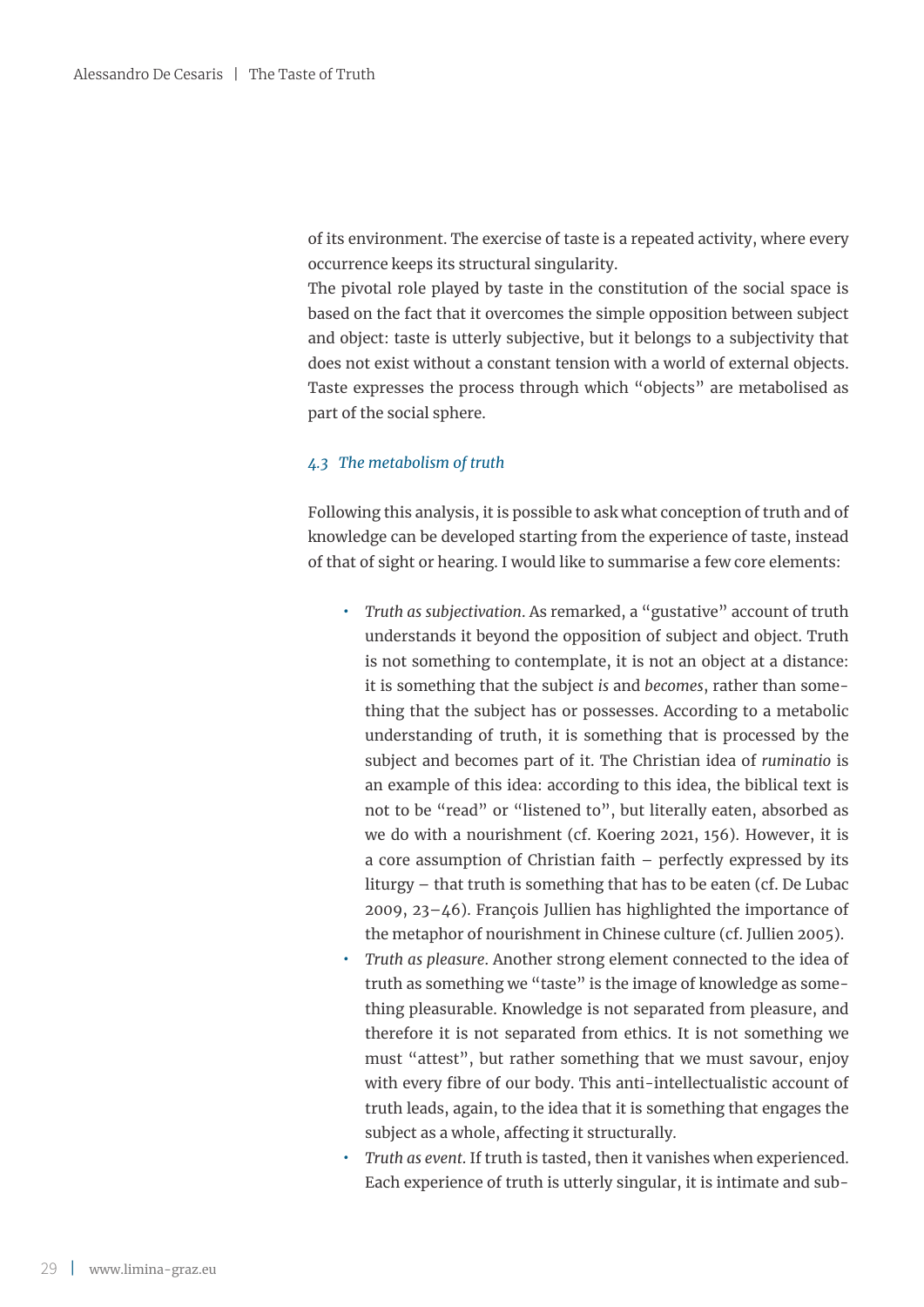jective. It is an event, since truth is not a steady object that rests in front of our gaze, but rather something that becomes indistinguishable from ourselves. For this reason, a taste-based understanding of truth conceives it as an event, rather than as a static relation. Truth is not a fact, it is not a substance, but a singular act, a process that has a beginning and an end.

**̟** *Craving for truth*. A direct consequence of the last point is that, while singular, the experience of truth does not last. It must be constantly repeated in order to be kept alive. Our desire for truth cannot be satisfied once and for all, it is not an image that we can recall with our imagination, or a formula that we can memorise. It is rather a craving that invests the subject as a whole, and that forces it into a never-ending process. In this sense, truth becomes a *habitus*: not something we can simply be, but rather a vital constituent of our own subjectivity that we must constantly nourish.

#### **5 Conclusion**

At the end of this analysis, I would like to conclude by underlining some questions that remain open. In particular, I would like to address an issue that I have set aside in the text, but that after this analysis can be considered under a new light. Just like we can have a taste-based understanding of truth, or of knowledge, we can have a taste-based experience of technology. How does this analysis help us shed some light on the way we interpret our condition in the new digital environments?

## How can we shed some light on the way we interpret our condition in the new digital environments?

Our experience of technology is often understood through taste-based metaphors. A *feed* constantly gives us news and data; we speak of digital bulimia, of binge-watching as a visual form of binge-eating. We even speak of the "chronophagic" nature of digital devices (cf. Galibert 2013). If the metaphor of taste can help us express some core aspects of our experience of truth or of technology, it can also help us conceptualise some pathological elements of our present condition.

While eating disorders are among the most important issues connected to the experience of taste (cf. Ravasi 2012, 190–193; Galimberti 2003), the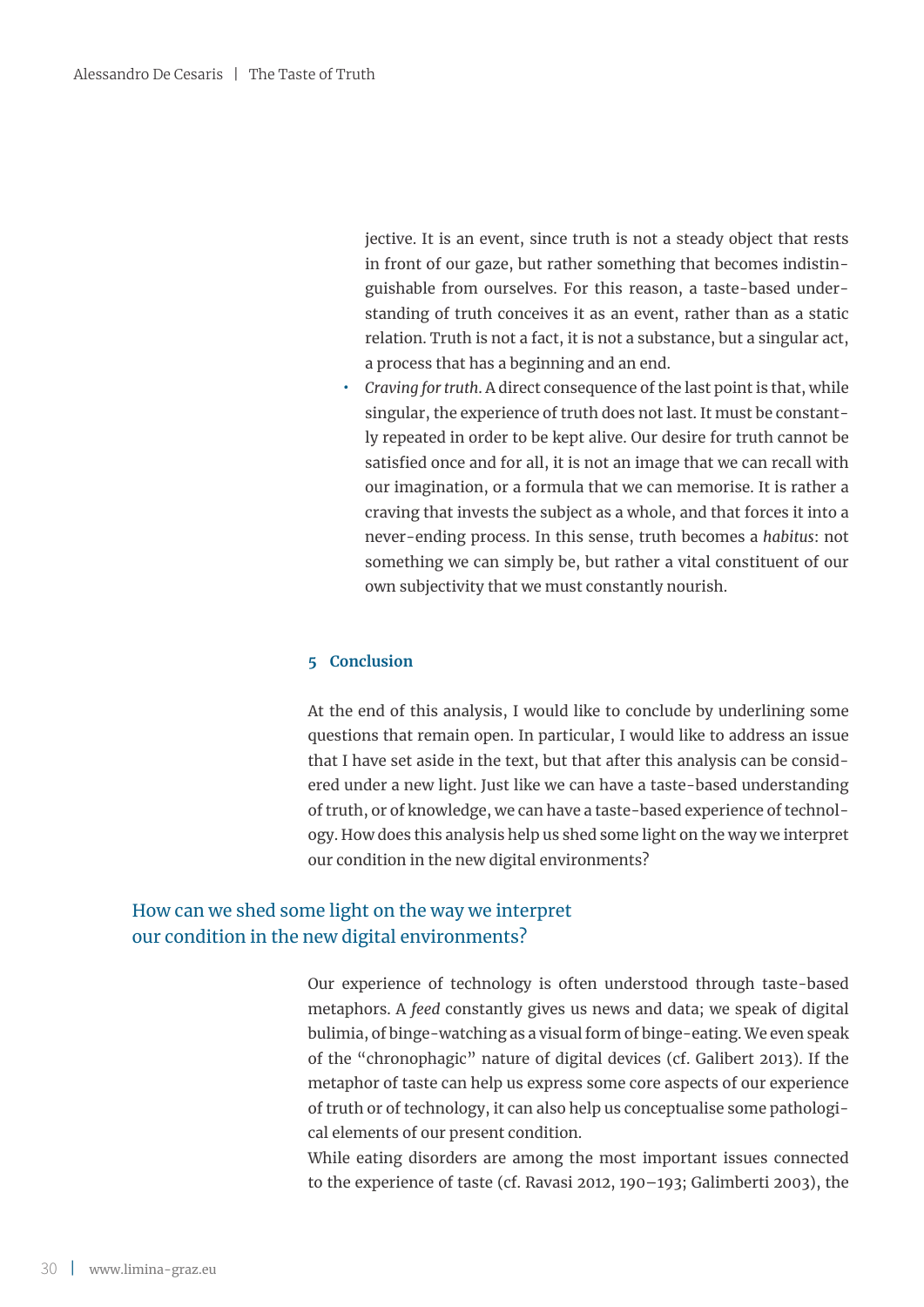close connection between knowledge and pleasure, which I have stressed more than once, is a critical aspect of taste-based experience. The close connection between nourishment and pleasure can lead to forms of overload that turn nourishment into venom, and pleasure into addiction. A first question could be precisely the following: what aspects of our current experience of technology can be best described by referring to a taste-based hermeneutical model?

Once we have identified the role taste plays in our present technological condition, we will be able to ask how to face the problems connected with it. Plato understood the relationship between nourishment and pleasure as an opposition: in his *Gorgias*, fine cuisine and medicine are considered as completely opposite, since the first aims at giving pleasure, and the second aims at providing health (cf. Plastira-Valkanou 1998). On the contrary, gastronomy has been conceived precisely as the discipline that takes care of the best possible balance between pleasure and health, *gourmandise* and alimentation (cf. Vitaux 2007; Brillat-Savarin 2009, 62). Hence the second and final question: do we need a "digital gastronomy"? A taste-based approach to the problems related to our digital experience could help us identify new possible solutions, or at least consider the same problems from a new perspective.

As I said, the question is not whether we must abandon our oculocentric approach to technology and adopt a taste-based understanding of culture and of technologically mediated experience. On the contrary, the aim of this analysis is to isolate and identify aspects how we conceptualise the world that are never truly separated: in the concrete flow of our experience, our senses are constantly interacting both on the aesthetical and symbolic level. By studying the cultural significance of taste, we can better understand this interplay and we can investigate in more depth the complexity of our relation to ourselves, to each other and to the world.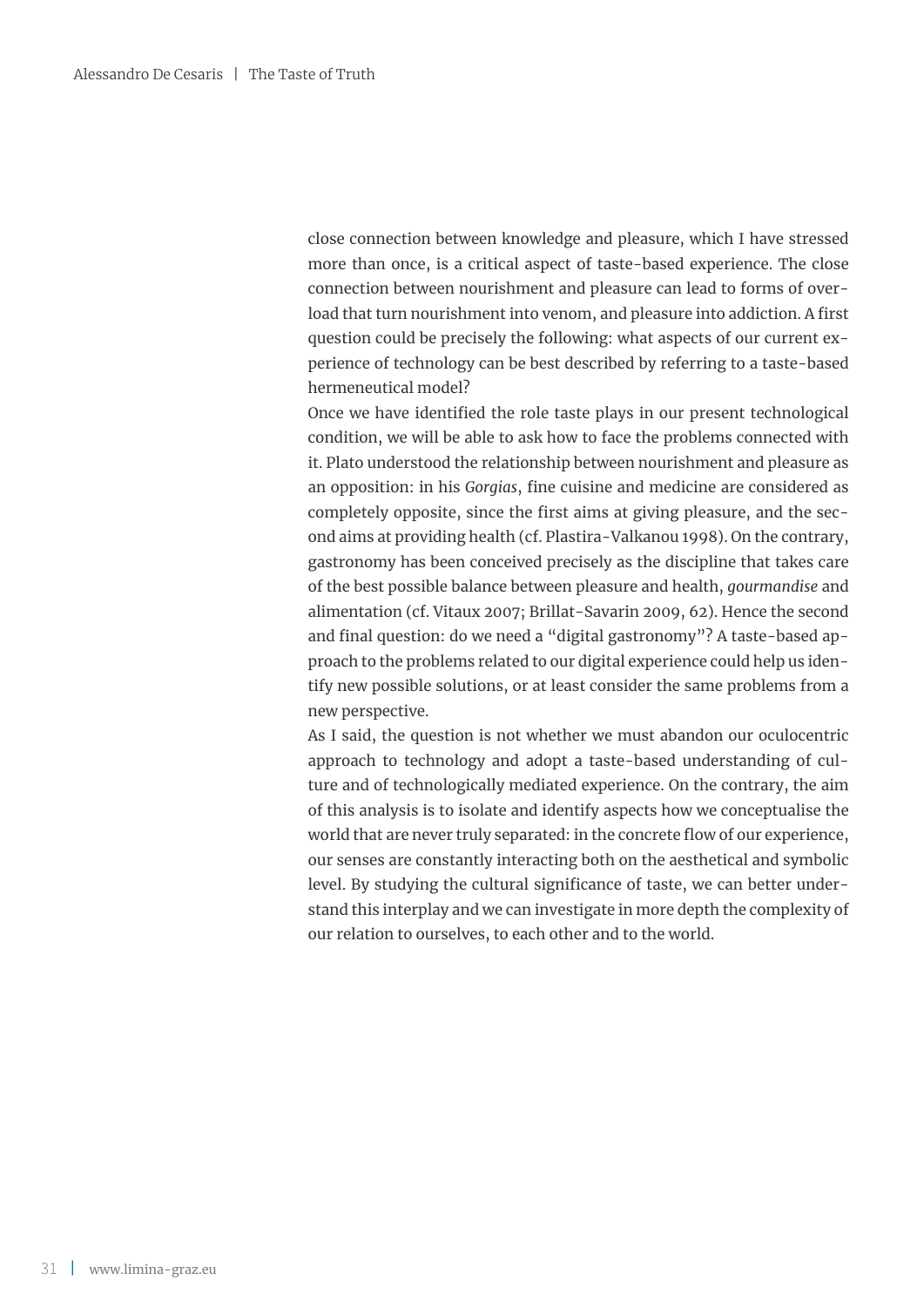#### **References**

Agamben, Giorgio (2015), Gusto, Macerata: Quodlibet.

Aristotle (2016), De anima. Trans. Ch. Shields, Oxford: Oxford University Press.

Bourdieu, Pierre (1979), La distinction, Paris: Éditions de Minuit.

Brillat-Savarin, Anthelme (2009), Physiologie du goût (1825), Paris: Flammarion.

Cassirer, Ernst (1980), Philosophy of Symbolic Forms. Volume One: Language (1927), New Haven (CT): Yale University Press.

Coccia, Emanuele (2018), The Life of Plants. A Metaphysics of Mixture, New York: Polity.

Coccia, Emanuele (2020), Métamorphoses, Paris: Rivages.

De Lubac, Henri (2009), Corpus mysticum. L'eucharistie et l'église au moyen âge (1944), Paris: CERF.

Debray, Régis (1991), Cours de médiologie générale, Paris: Gallimard.

De Cesaris, Alessandro (2021), Pratiche, tecniche cose. Il concetto di habitus tra prassi e medialità, Lo Sguardo 1/2021 (publication forthcoming).

Galibert, Jean-Paul (2013), Les chronophages. 7 principes de l'hypercapitalisme, Paris: Lignes.

Galimberti, Umberto (2003), I vizi capitali e i nuovi vizi, Milano: Feltrinelli.

Hartmann, Frank (2003), Techniktheorien der Medien, in: Weber, Stefan (ed.), Theorien der Medien, München: W. Fink, 51–77.

Hegel, Georg Wilhelm Friedrich (1988), Aesthetics. Lectures on fine art. Trans. T. M. Knox, Oxford: Clarendon Press.

Jullien, François (2005), Nourrir sa vie. À l'écart du bonheur, Paris: Seuil.

Kant, Immanuel (2016), Anthropology from a Pragmatic Point of View (1798). Ed. R. B. Louden, Cambridge: Cambridge University Press.

Kant, Immanuel (2000), Critique of the Power of Judgment. Ed. P. Guyer, Cambridge: Cambridge University Press.

Kloock, Daniela / Spahr, Angela (2000), Medientheorien. Eine Einführung, München: W. Fink.

Koering, Jérémie (2021), Les iconophages. Une histoire de l'ingestion des images, Paris: Actes Sud.

Krämer, Sybille (2015), Medium, messenger, message. An Approach to Media Philosophy, Amsterdam: Amsterdam University Press.

Lakoff, George / Johnson, Mark (1980), Metaphors we live by, Chicago: Chicago University Press.

Locke, John (1999), An Essay Concerning Human Understanding, Oxford: Oxford University Press.

McLuhan, Marshall / Fiore, Quentin (1967), The Medium is the Massage, London: Penguin.